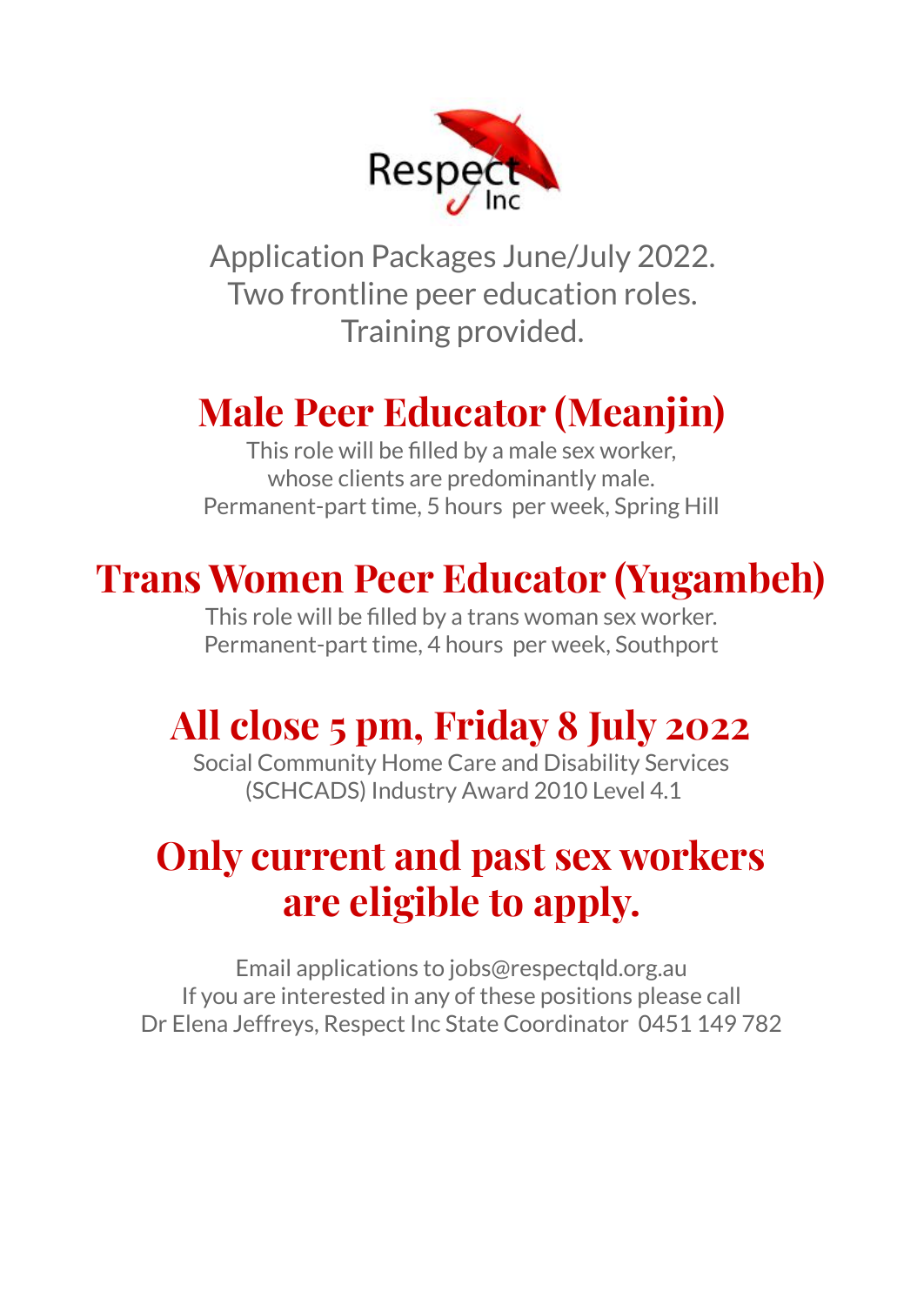# **How to Apply**



**International Sex Worker Rights Day, 3 March 2020, Southport**

#### **Read the entire package prior to starting your application.**

#### **Prepare:**

- 1) A brief **cover letter, stating which role you are applying for.**
- 2) A **response to each ofthe selection criteria**, up to one page for each topic. Describe your relevant knowledge, skills, abilities, training and experience for each topic. Please give **specific examples** where you have used your skills and abilities that relate to the criteria. If you do not address a criterion it will be assumed that you do not meet it.
- 3) Include a **copy of your resume or curriculum vitae (CV)** that provides your personal details, qualifications and work history, including sex work.

4) Provide **two referees**, including one who can confirm sex work experience, their name, email, and/or telephone contact details, to be contacted for a confidential verbal reference.

**Respect Inc endorses an affirmative action policy that promotes sex work experience as an essential selection criterion.**

**Information provided by applicants will be kept in the strictest confidence.**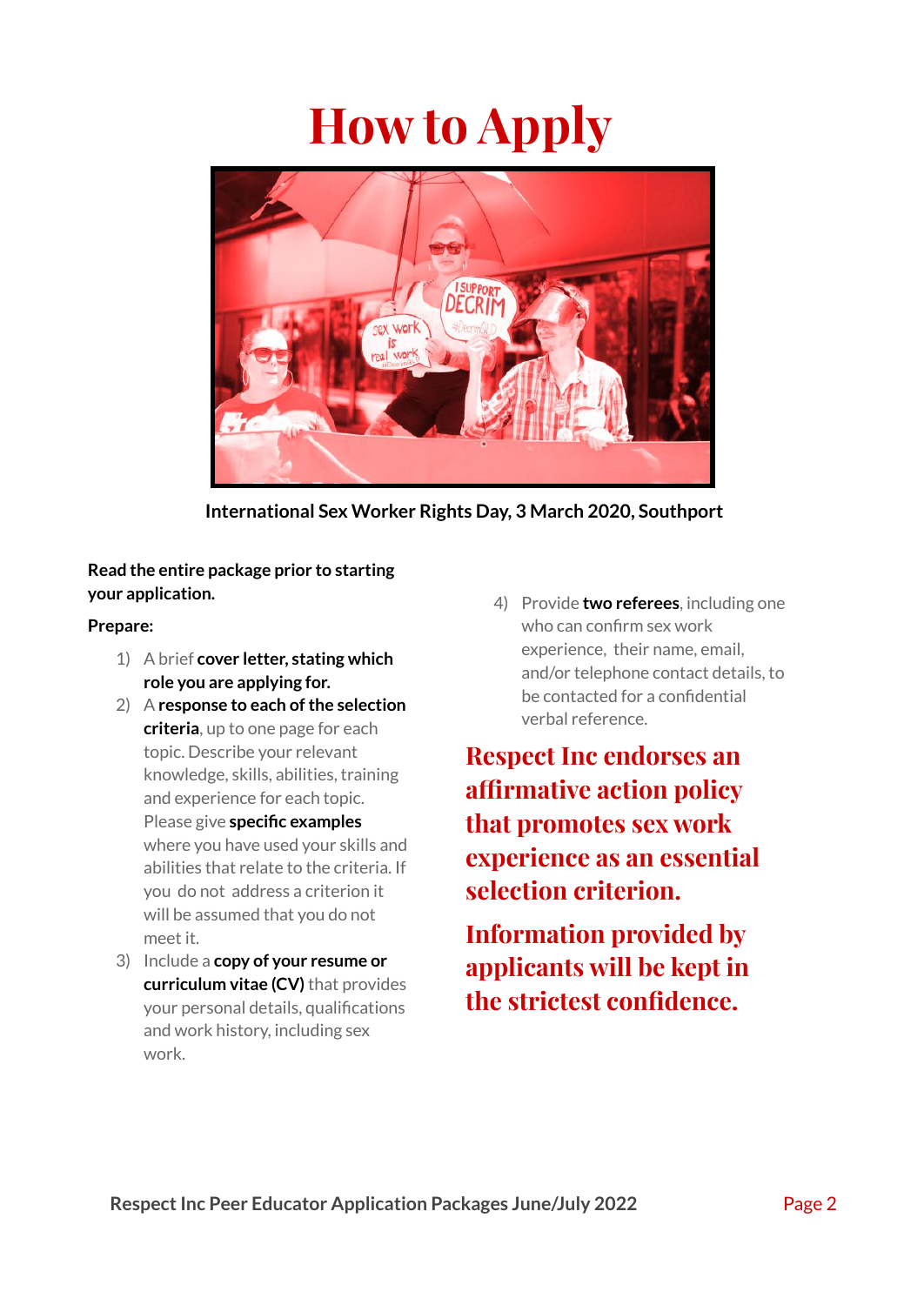### **Key Selection Criteria**

- 1. Previous sex work experience.
- 2. A demonstrated understanding of the health, legal and social issues faced by sex workers in Queensland.
- 3. Passion for education and health promotion with the sex workers for the role you are applying for:
	- a. Male sex workers who see predominantly male clients, or
	- b. Trans women sex workers.
- 4. Experience in community activism. An interest in building pride and solidarity within the sex worker community.
- 5. Strong communication skills including interpersonal, written and online. Technical skills including email, Google, apps and smartphone.
- 6. An understanding of social, political and cultural change for the sex worker community in Queensland and elsewhere.
- 7. An interest in record keeping, document management, sales, petty cash, banking and stock control.
- 8. Passion for learning about sex worker-friendly health services and other good resources for the community.
- 9. Ability to be an active member of a diverse team, follow direction and accept feedback. Demonstrated ability to problem solve and resolve conflict.
- 10. The ability to learn from others, share skills and information. A willingness and interest in learning and contributing to Respect Inc.

**The Male peer educator role will be filled by a male sex worker whose clients are predominantly men.**

### **The Trans Women peer educator role will be filled by a trans woman.**

### **Desirable Skills**

- An open Queensland driver's license, or the capacity to obtain one within the first 3 months of employment.
- Fluent in languages other than English.
- Previous work experience in illegal sectors of sex work in Queensland.
- Knowledge and understanding of current Queensland legislation relating to sex work.
- Experience of or previous employment in sex worker peer education.

**Sex workers who are Aboriginal, Torres Strait Islander or Pacific Islander background, and/or whom are living with HIV are strongly encouraged to apply.**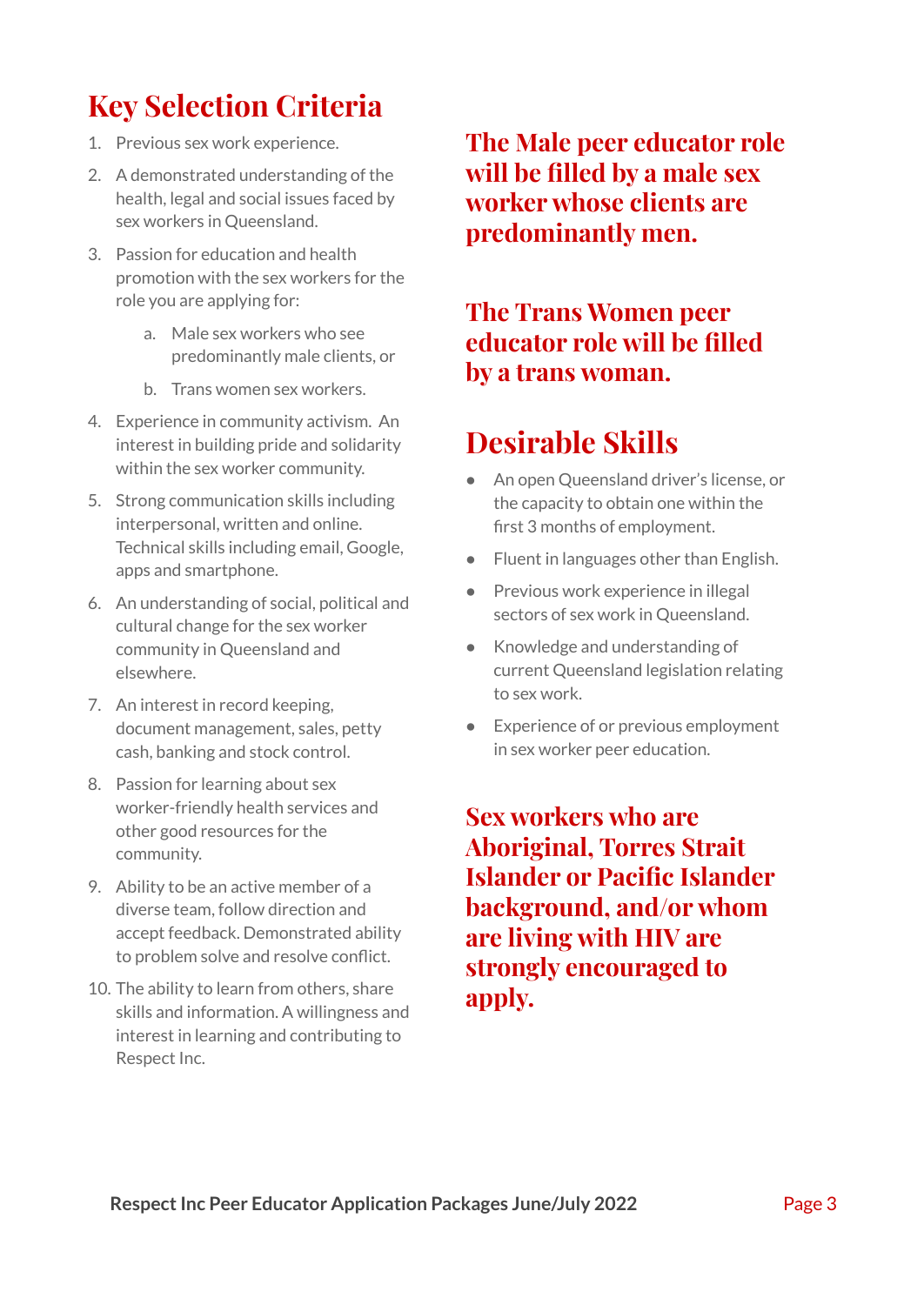#### **RespectInc Peer Educator Application Packages June/July 2022**

# **Primary Duties & Responsibilities**

### On-site training provided to reach these competencies.

- 1. Establish and maintain regular and ongoing contact with sex workers to provide education, information, support and referral on sex work-related issues including accessing private, brothel, escort and street-based workers, and other sex workers on a regular basis.
- 2. Deliver HIV/AIDS, sexual health and other health promotion programs targeting sex workers.
- 3. Conduct workshops on workplace health and safety strategies and development for sex workers and training in areas relevant to sex workers. Hold events of interest to sex workers.
- 4. Promote membership and community involvement in Respect Inc.
- 5. Foster peer education strategies to promote HIV and sexual health awareness and support among sex workers and participate in community development activities using workplace health and safety issues as a vehicle for supporting and fostering networks and building sex worker community capacity.
- 6. Promote other Respect Inc services to sex workers including distribution of inexpensive and free safer sex products to sex workers. Maintain relevant financial accountability processes including stock control, cash handling, monthly bank deposits and communication relating to these activities in a team environment.
- 7. Ability to work in a strictly confidential environment.
- 8. Contribute to the operation and development of Respect Inc programs, projects, organisation and team. Participate in regular supervision, use accountability mechanisms as outlined in Respect Inc Policy and Procedures, and work within the aims, philosophy and values of the organisation.
- 9. Work in conjunction with other government and non-government organisations on specific projects and service provision in consultation with the State Coordinator in accordance with our Strategic and Annual Forward plans.
- 10. Compile and collate data and prepare reports, including monthly reports and other documents as required by the State Coordinator.
- 11. Attend HIV/AIDS, STI and related health training workshops and professional training development in order to maintain a current knowledge of health issues relevant to sex workers (individual professional development needs and desires will be negotiated annually as part of the staff performance appraisal process).
- 12. Contribute positively to the work environment and ensure a welcoming atmosphere within the workplace. Work collaboratively and within a team.
- 13. Undertake other duties as directed by the State Coordinator.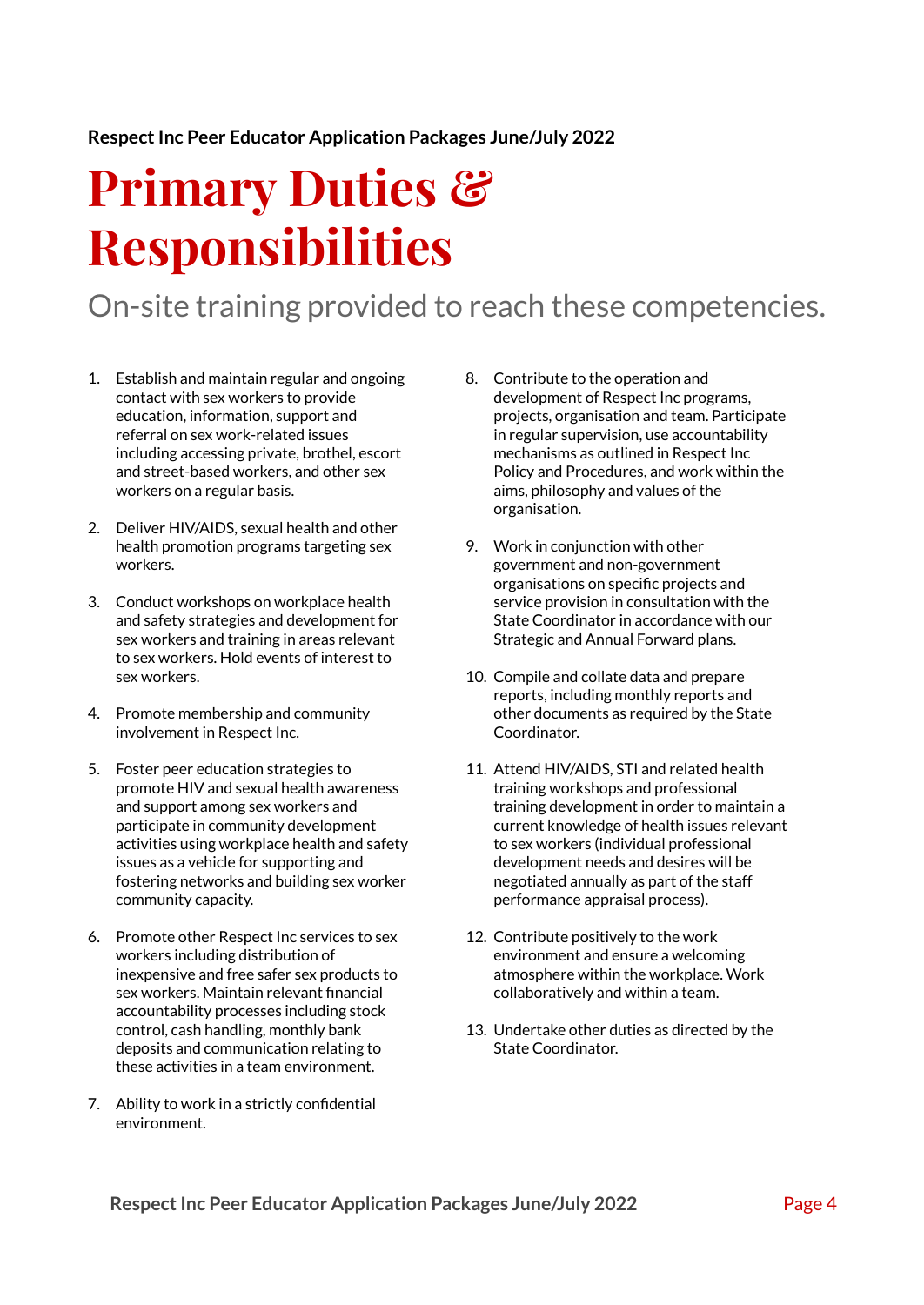# **About Respect Inc**

Respect Inc provides peer-based services to, and advocacy for, sex workers in Queensland.

We provide peer education. information, events, workshops and support programs to Queensland sex workers regardless of gender, age, location, industry sector, legal status, cultural background, class or linguistic abilities. We also provide a formal medium to communicate sex worker issues and concerns so as to improve the rights, and respond to the workplace health and safety needs, of our peers.

More specifically, we provide:

- regular and reliable safer spaces for sex worker drop-in, in three locations in Queensland
- **·** information, education, peer support, events, workshops, advocacy and referrals
- outreach to regional and isolated sex workers
- sales of inexpensive safer sex products (condoms, lubes, etc.)
- allied health services network development
- sex worker community development
- general community education
- policy advice to government.

# **We are a Sex Worker-run, Communitybased Organisation**



### **Vision Statement**

We envisage a society where we as sex workers have equal status in society and are free to pursue our occupation safely, on our own terms without fear of criminalisation, stigma or discrimination. Our vision is for sex work to be recognised as work and as such fully decriminalised.

### **Values of the Organisation**

Diversity Equality Rights Respect Pride Autonomy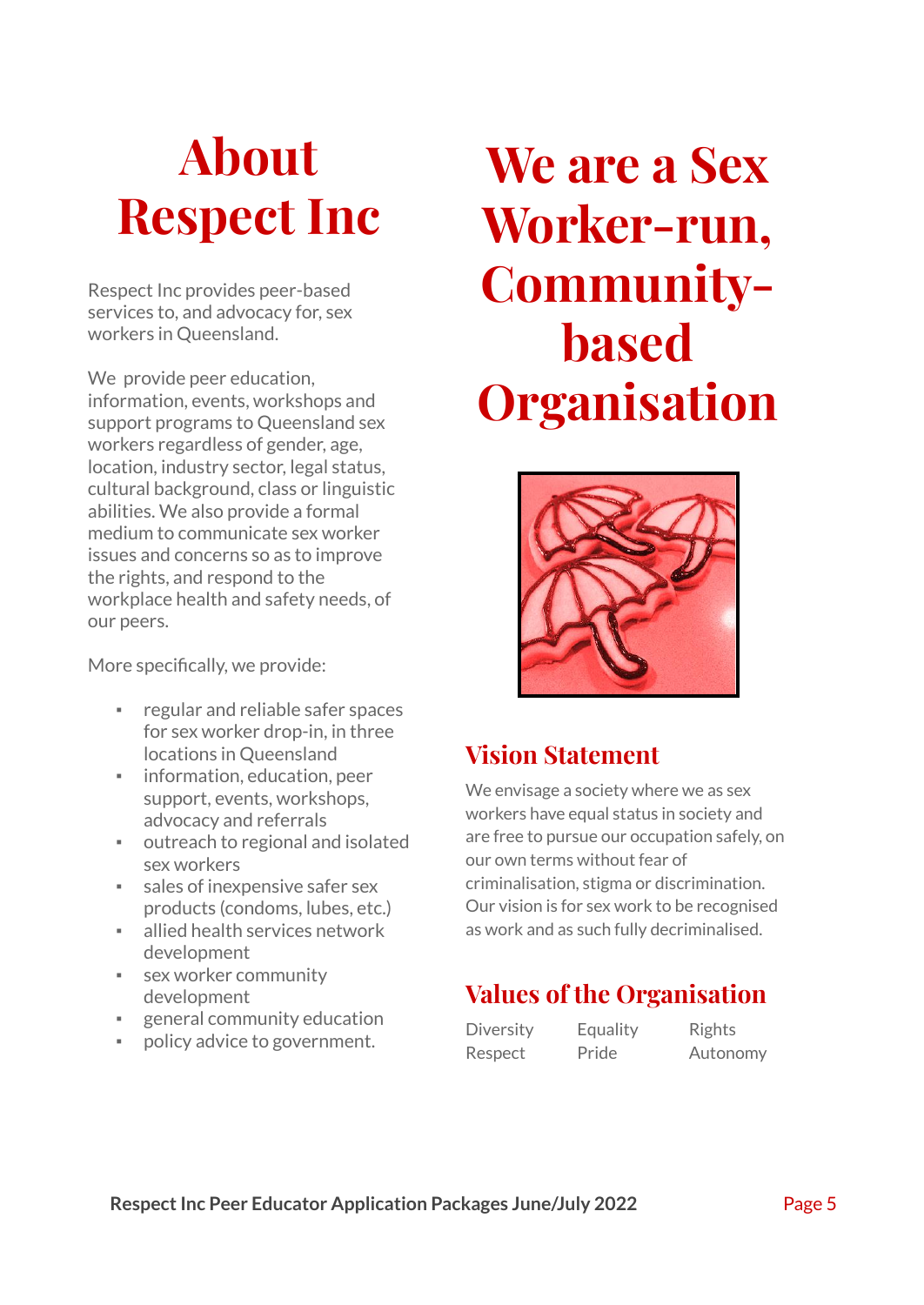### **Guiding Principles**

**● 'Decriminalisation is the Best Legal Framework for Sex Workers'**

Full decriminalisation of all forms of sex work is the only framework that enables us to work freely and safely and which supports a reduction in stigma.

#### **● 'Sex Work is Real Work'**

Respect Inc recognises sex work as a legitimate work option where people provide sexual services for profit or benefits similar to any other form of work.

#### **● 'Nothing About Us Without Us' and 'Our Bodies, Our Business'**

Sex workers must be involved at all levels in all research, policy and decision-making that is about us or governs us.

#### **● 'Sex Worker Rights are Human Rights'**

Recognition of our fundamental rights is key to reducing the stigma that endangers sex workers and encourages discrimination against us.

### **Mission Statement**

We are Queensland sex workers voicing our need for human, industrial and workplace rights for all sex workers. We aim to improve the lives of sex workers by eliminating stigma and discrimination via social, legislative and political change.



**World Hepatitis Day, 28 July 2020, Meanjin Respect Office**

**Given the nature of the work we do, the successful applicants will be required to sign a legally binding confidentiality agreement that will remain in force for the period of employment as well as after leaving our organisation.**